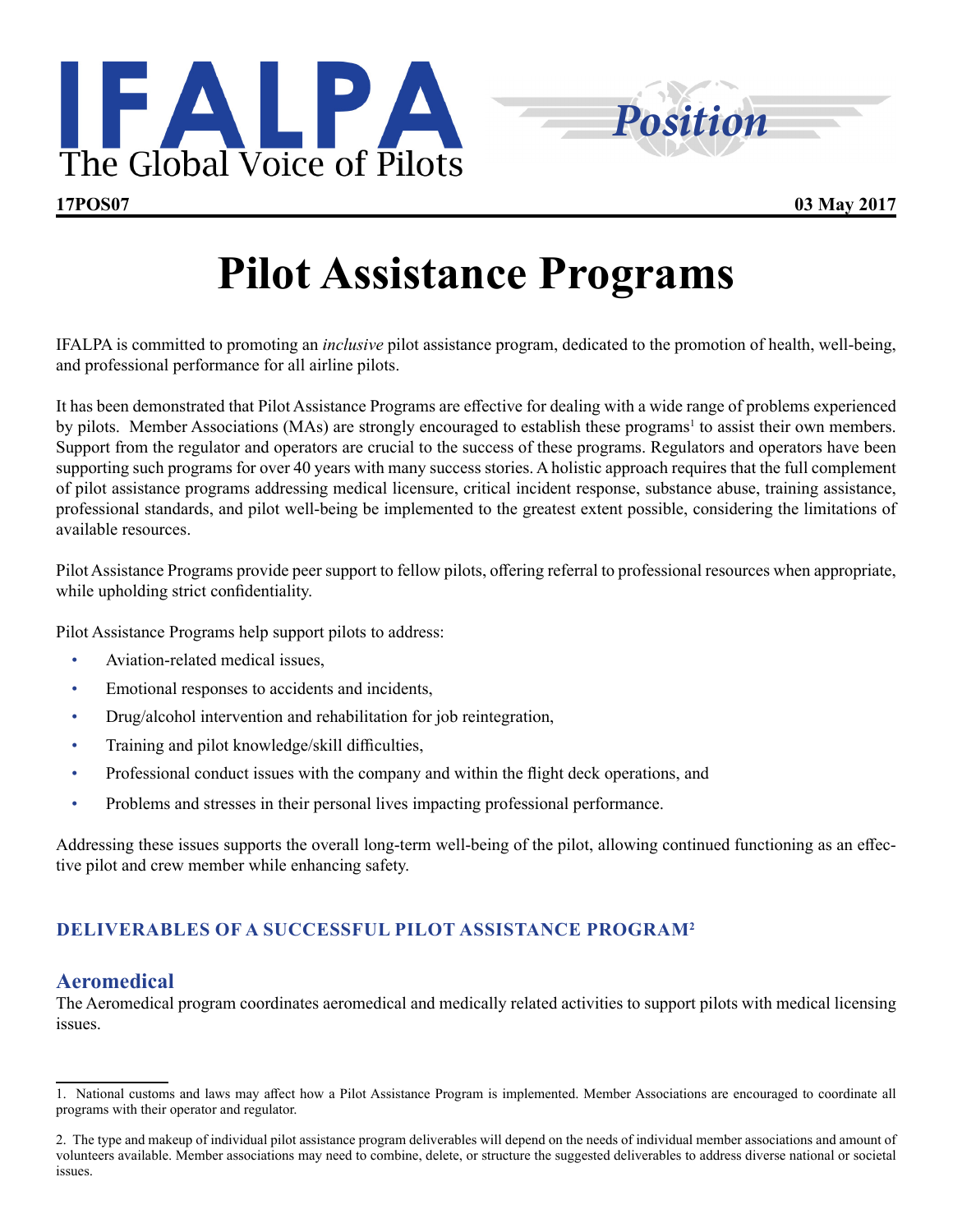

# **Critical Incident Response Program (CIRP)**

The Critical Incident Response Program ensures assistance and support is available to the pilot in the event of an accident or serious incident. The program should provide guidance and data on critical incident stress management issues.

### **Substance Abuse and Dependence Program**

The Association coordinates efforts to implement and maintain peer intervention and treatment programs. Such efforts may include educating peer volunteers, airline representatives, and medical professionals responsible for working with airline pilots suffering the effects of chemical dependency, with the goal of getting such pilots medically re-certified and returned to the line as soon as possible.

#### **Pilot Training Assistance**

The Association coordinates efforts with their operator to develop and implement mutual agreeable programs to assist pilots who are experiencing difficulties in training or line operations. The objective is for all pilots-in-training to have access to and support from an experienced peer outside the normal group of training instructors/check airman if experiencing any training, pilot skill, or CRM difficulties. This program ensures that pilots receive the support and additional training necessary to overcome any training/skill difficulties in order to satisfactorily complete the training/checking event and return to line operations.

#### **Professional Standards**

The Association actively supports the highest standards of professional conduct among its members. The purpose of this program is to promote and maintain the highest degree of professional conduct among pilots in order to enhance the margin of safety in daily operations. This program addresses problems of a professional or ethical nature involving pilots, as well as helps resolve pilot conduct that could affect flight deck safety and/or professionalism. A successful program allows peers to resolve conflicts that may occur between two pilots or between a pilot and a member of another employee group that may affect flight deck safety.

#### **Pilot Well-being**

The Association holistically supports the pilot during distressing circumstances (be they professional, personal or societal in nature) and stresses in their personal lives which may impact professional performance. The issue(s) may or may not be caused by or result in a critical incident, substance addiction, aeromedical issues, etc. However, the impact of the situation or circumstances may affect the individual personally and professionally (e.g. relationship issues, violence, bereavement).

#### **BENCHMARKS FOR A SUCCESSFUL PEER SUPPORT PROGRAM**

**Pilot Driven:** Although these programs may involve multiple stakeholders and be multi-participant, they are offered and run *by pilots, for pilots* with the goal that no harm is done to those they seek to support.

**Independence and Autonomy:** Pilot peer support programs act as an independent, autonomous "port-of-call/ safe haven" dedicated to providing peer support to pilots.

**Transparency:** Pilot peer support programs need to operate with trust and integrity and deliver clear protocols.

**Confidentiality:** Confidentiality requires that personal information shared stays within the program regardless of its form or source. All information collected can only be used to provide support to pilots. It is understood that there are limits to confidentiality when safety could be compromised and there needs to be clear protocols for escalation of such cases.